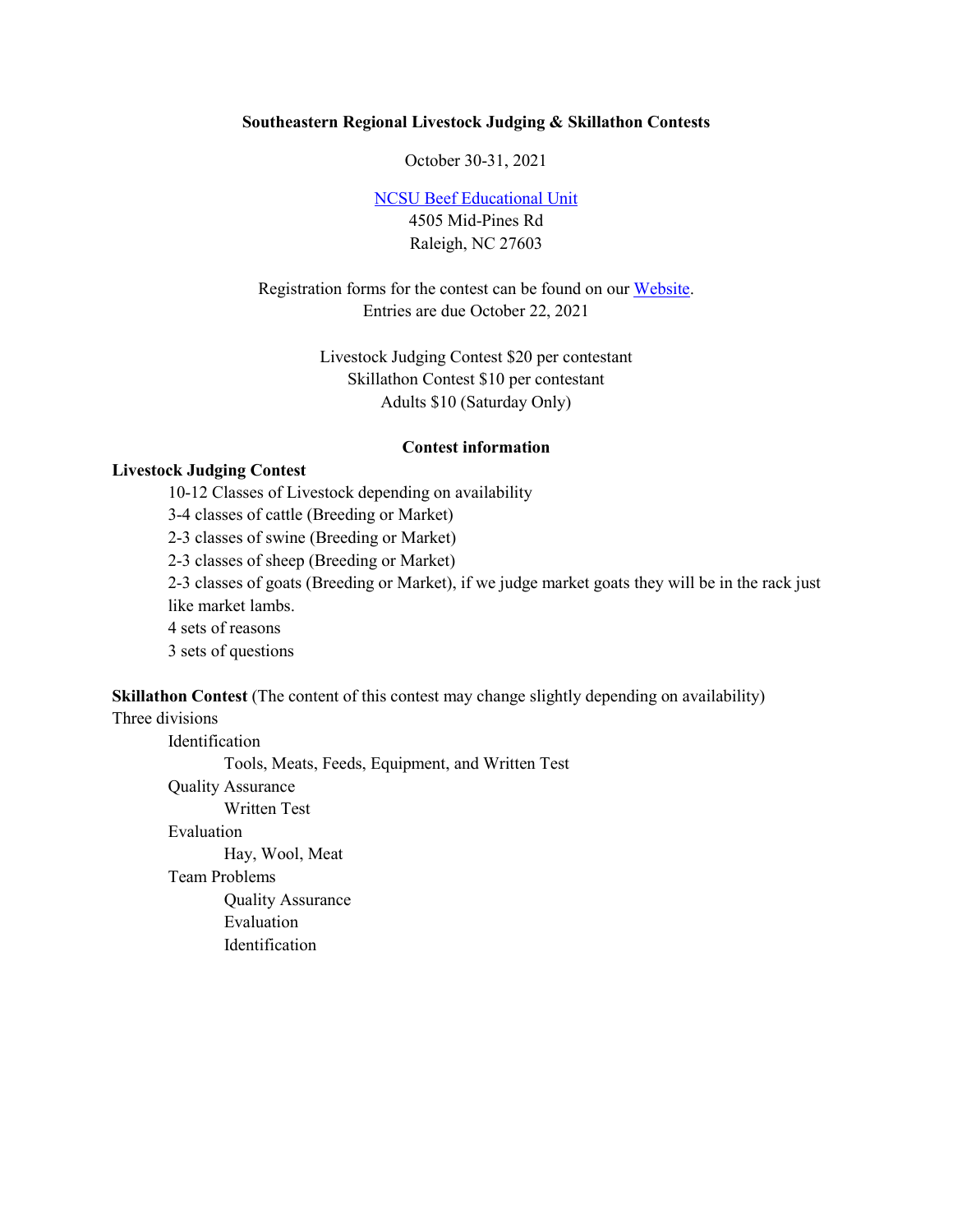### **Friday, October 29, 2021**

9:00 - 4:00 Practice Classes at the NCSU Beef Educational Unit

4-8 Sheep to put together breeding ewe classes and market lambs 3-4 classes of angus and hereford heifers

### **Saturday, October 30, 2021 Livestock Judging Contest**

7:30 Final Registration for Livestock Judging Contest 8:00 Round 1 9:15 Break and Questions 9:30 Round 2 10:30 Break and Questions 10:45 Round 3 12:15 Lunch 1:00 Reasons 4:00 Awards Recognition

#### **Sunday, October 31, 2021 Skillathon Contest**

8:30 Final Registration 9:00 Skillathon Contest Begins Finish Contest around 12, then lunch will be on your own. 3:00 Awards Recognition (This could vary slightly depending on grading)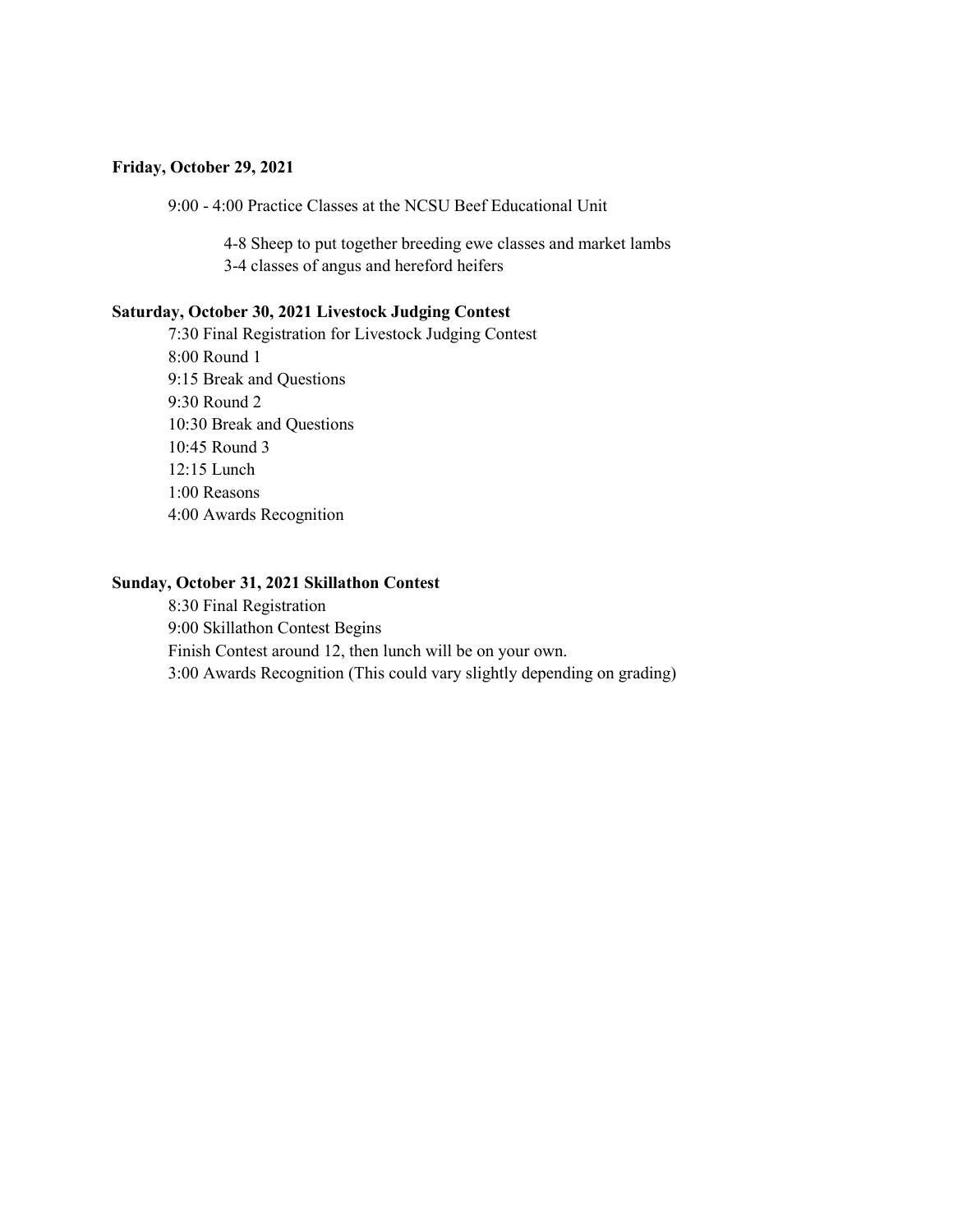# **Hotel Information**

Please go to the hotel website for the amenities. When making your reservation, remember to tell them you would like the state government rate. The

**Best Western Plus- Cary** \*\*NCSU Affiliated

1722 Walnut St. Cary, NC 27511 919-481-1200 \*\*Wireless internet throughout the hotel/ outdoor pool Group: Ask for NC 4-H Livestock rate  $$84.00 + tax$ 

We have lots of other hotel options in the Raleigh area. Please feel free to search for hotels in the surrounding areas of either Cary or Garner as well to find the best option for you.